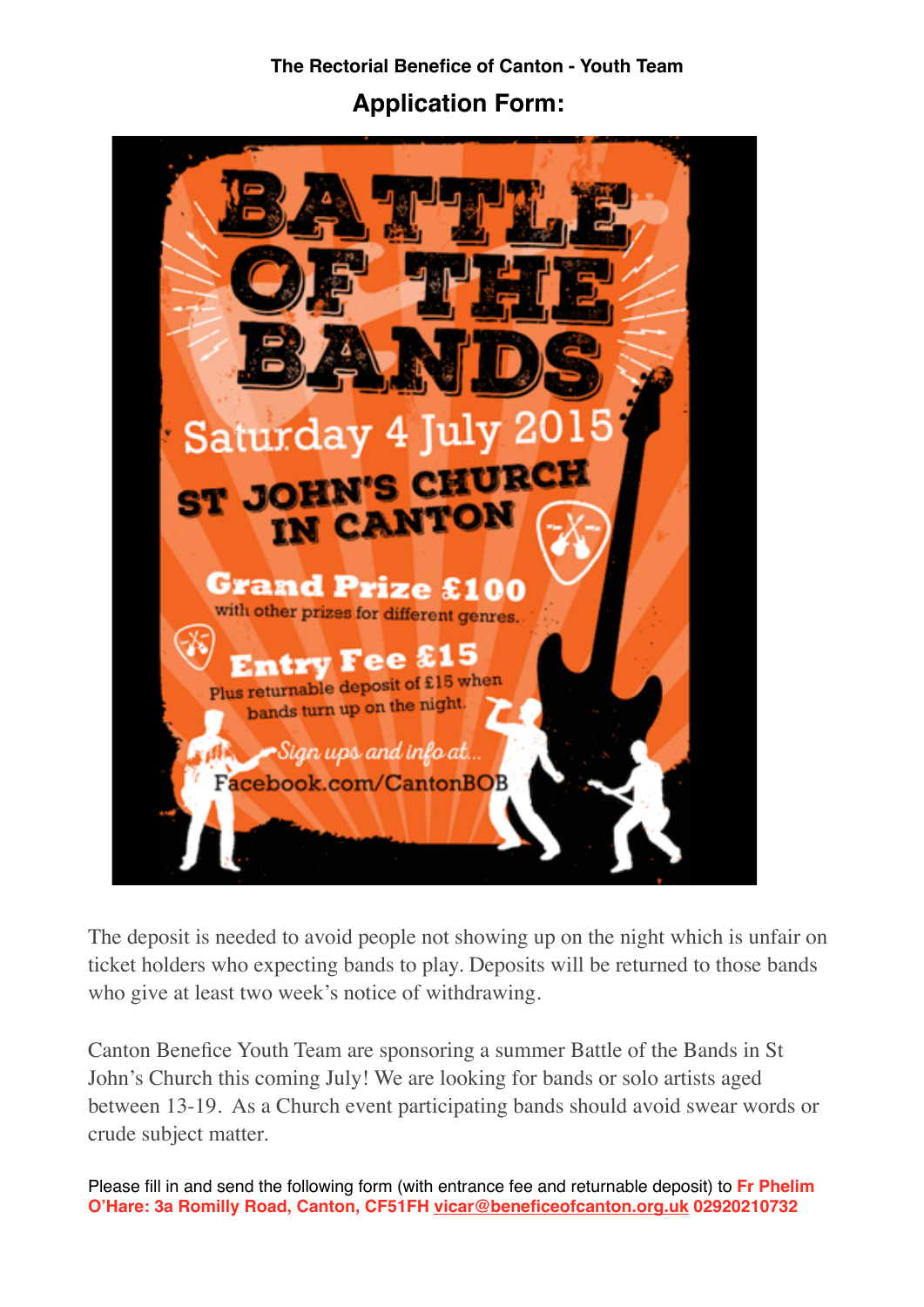### **Part 1: Band details**

**Name of Band:** 

**Contact Name:** 

**Email:** 

**Mobile Telephone:**

**Mailing Address:**

**Postcode:**

**Musical Style,** (please be as specific as possible) \

**Musical Inspiration:** We take our musical influence from, .... (for example The Beatles)

## **Part 2: Band members**

| Name: | Age: | Instrument: | Drummer: RH or LH |
|-------|------|-------------|-------------------|
|       |      |             |                   |
|       |      |             |                   |
|       |      |             |                   |
|       |      |             |                   |
|       |      |             |                   |

If you have a drummer, please confirm that he or she is either right or left handed. Right handed / Left handed (delete as appropriate)

## **Part 4 : Use and Loan of equipment**

To make the event go well we are happy to use the amplifiers and drum kit provided. Where it may be possible to use one's own equipment CantonBOB will facilitate this within reason. - YES / NO (delete as appropriate)

# **Part 5 : In Case of Emergency (ICE) contact details.**

Name

Relationship to the band , (for example John's dad)

ICE Mobile Number:

ICE Email:

ICE Other Contact Details: